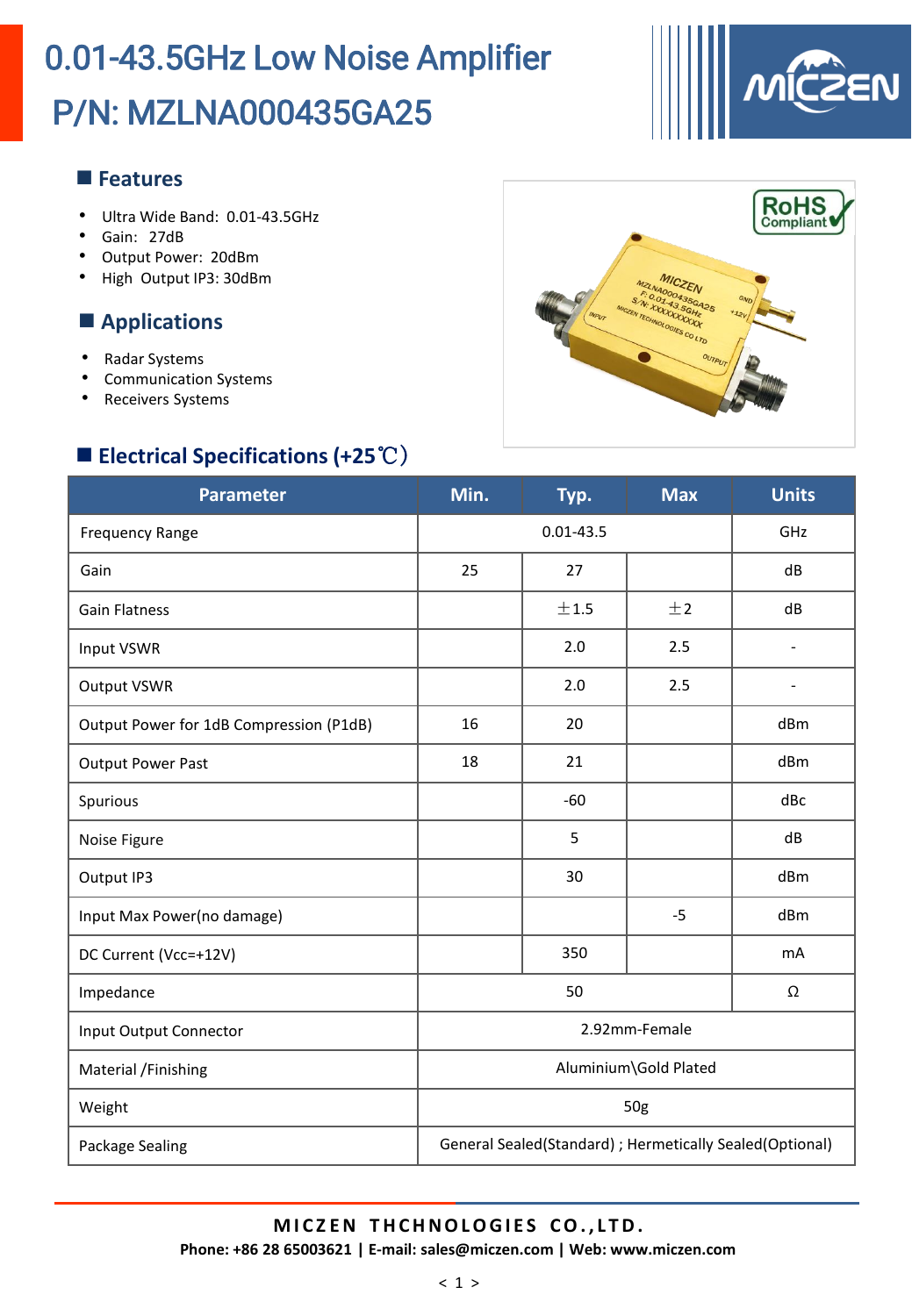

### **Environmental Conditions**

| <b>Operational Temperature</b> | -45℃~+85℃    | <b>Vibration</b> | 25g rms (15 degree 2KHz)<br>endurance, 1 hour per axis |
|--------------------------------|--------------|------------------|--------------------------------------------------------|
| <b>Storage Temperature</b>     | -55℃~+125℃   | <b>Shock</b>     | 20G for 11msc half sin wave, 3 axis<br>both directions |
| <b>Executive Standard</b>      | MIL-STD-810G | <b>Humidity</b>  | 100% RH at 35c, 95%RH at 40°C                          |

#### **Absolute Maximum Ratings**

| <b>Supply Bias Voltage</b>   | $+15V$               |
|------------------------------|----------------------|
| <b>RE INPUT POWER</b>        | -5dBm                |
| <b>ESD sensitivity (HBm)</b> | Class 0, passed 150V |



#### **Outline Drawing**

All Dimensions in mm (inches) Tolerance ±0.25 (0.01)



## \*\*\*Heat Sink required during operation\*\*\*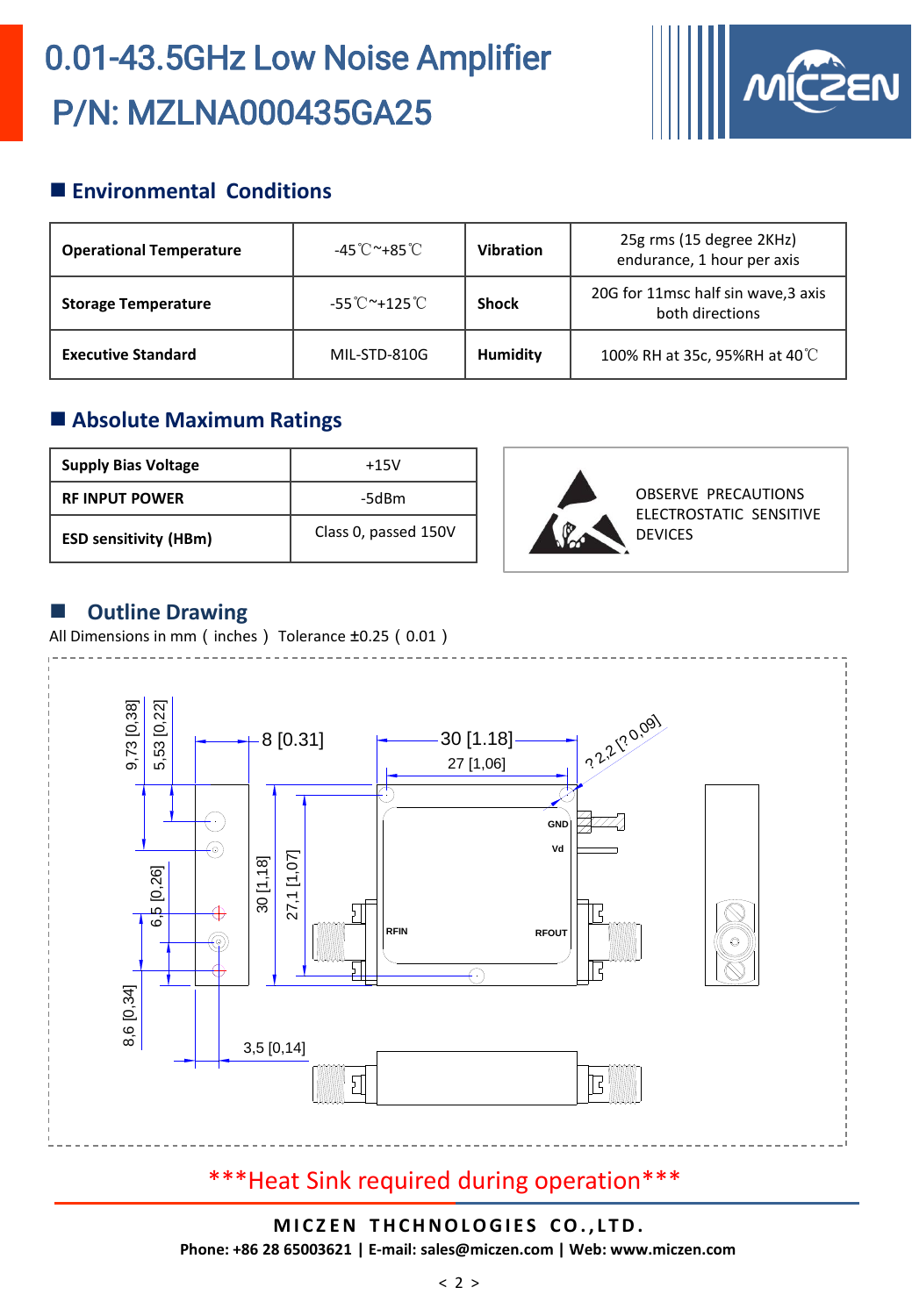

#### **Performance Plot**

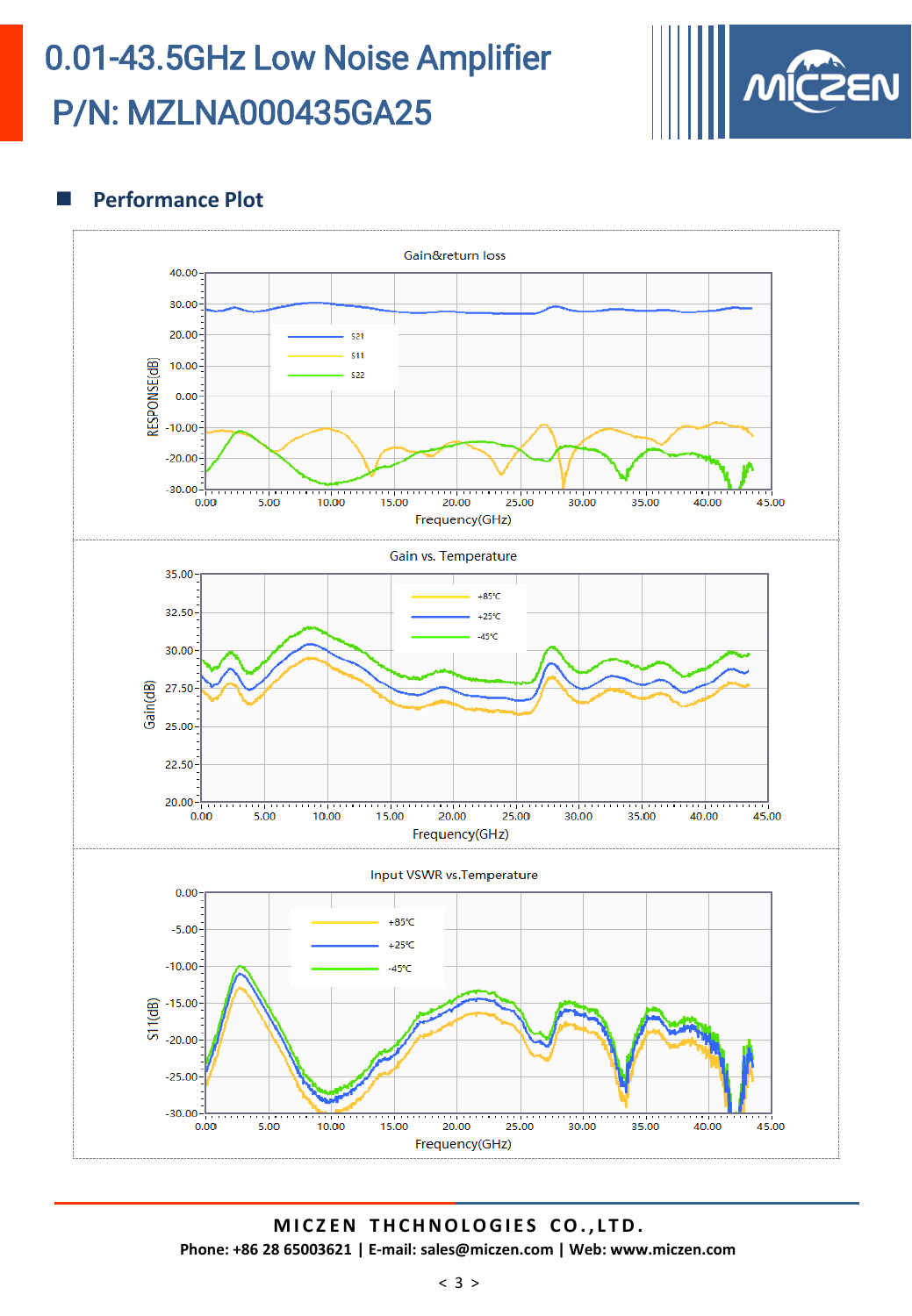